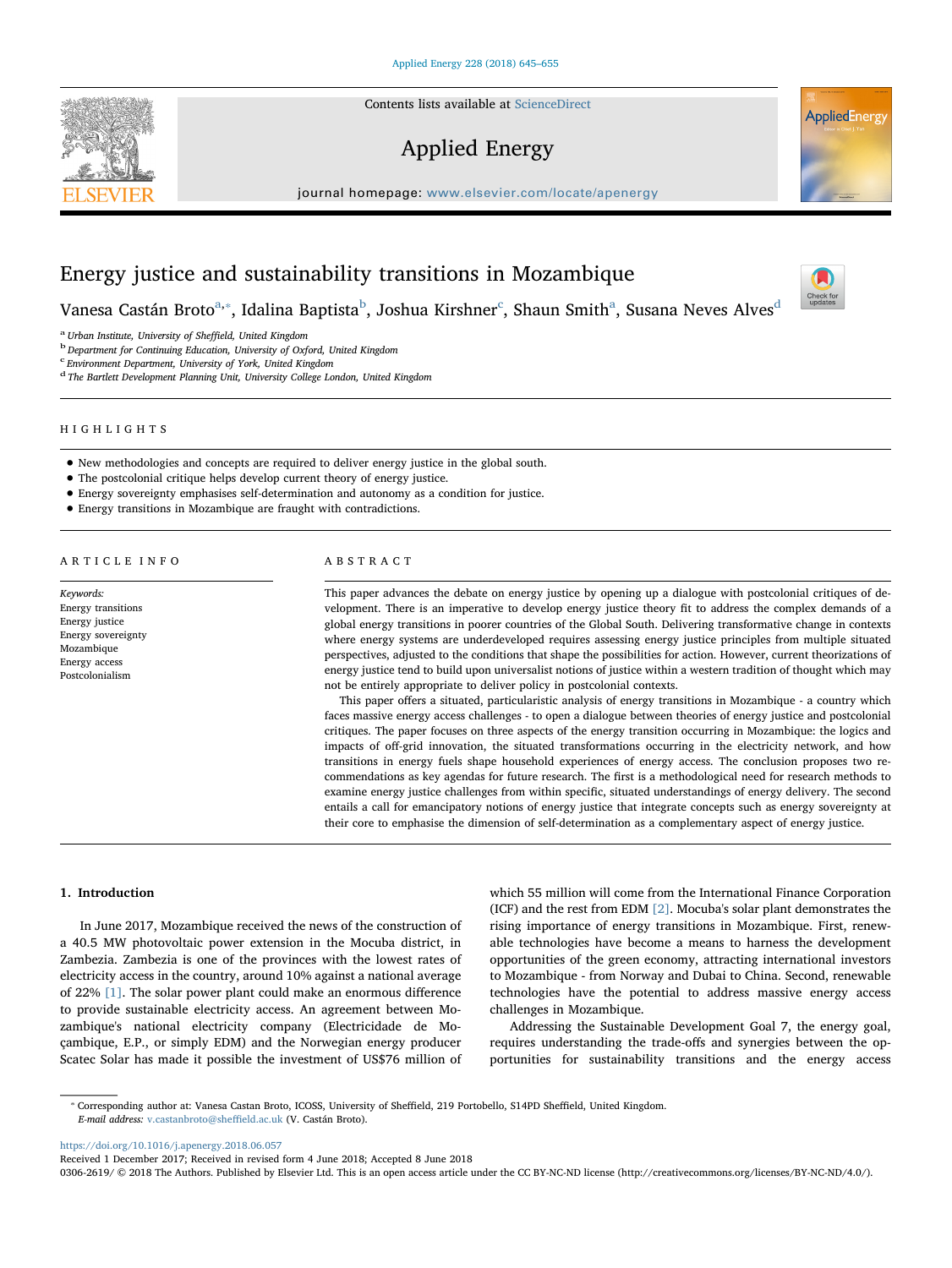challenges [\[3\],](#page-9-2) particularly in countries that present the largest gaps in electrification and fuel access rates, such as the case in Mozambique. The low carbon transition offers opportunities for rethinking how to deliver universal energy access, because increased renewable energy consumption has a positive impact on economic development and poverty reduction [\[4\].](#page-9-3) However, the low carbon transition depends on the political economy of energy and makes manifest the inherent inequalities in current energy systems [5–[8\]](#page-9-4). Questions of justice pertain to both low carbon and energy access agendas [\[9,10\].](#page-9-5)

There is a need to mobilize the conceptual workbook of energy justice in practical ways that make a meaningful contribution to people's lives. However, this conceptual workbook emerges from within a western-based tradition of thought. Transition possibilities in countries with large deficits in energy access are shaped by post-colonial legacies and the hegemonic dominance of the West in shaping economic and political agendas [\[11\].](#page-9-6) Western traditions of knowledge are suspect in postcolonial contexts because they advance strategies of domination and overlook non-western traditions of thought. In this paper, we argue for a dialogue between postcolonial and energy justice scholars about the social construction of energy justice truths in a post-colonial context, and the extent to which universalist conceptions of justice may overlook particularities that determine the eventual outcomes of an intervention seeking to deliver energy justice (see also [\[12\]](#page-9-7)).

Mozambique is a unique case that shows the importance of postcolonial thinking in countries with massive gaps in energy access. Section [2](#page-1-0) explores the rise of discourses of energy justice and Section [3](#page-1-1) situates those debates in the context of a global energy transition. Section [4](#page-3-0) presents the case study of the energy transition in Mozambique and the methodology. Section [5](#page-4-0) reviews the empirical results attending at three areas of analysis: the impacts of off-grid innovation, the transformations taking place in the energy grid, and how the transition shapes household experiences of energy access. The paper concludes with two recommendations. The first is methodological, regarding the need for research methods that look at energy problems from within specific locations. The second is conceptual, calling for a synthesis of emancipatory notions of energy justice and energy sovereignty.

# <span id="page-1-0"></span>2. The rise of discourses of energy justice

In less than a decade, energy justice has graduated from an emerging critical concept to a framework for decision-making [13–[16\]](#page-9-8). Ideas of energy justice permeate the discourse of activists, from Navajo communities to high-profile campaigns by Greenpeace. The focus is on energy justice as a practical strategy to redefine business models and established ways of doing things in the energy sector [\[14,17\].](#page-9-9)

As energy justice theories draw on the experiences of the environmental justice movement [18–[20\],](#page-9-10) they reproduce the well-established 'three-legged' framework, which considers justice in terms of distribution, recognition and procedural justice (e.g., [21–[23\]\)](#page-10-0). This framework, systematized by Schlosberg [\[24\]](#page-10-1), settled a long-standing debate on the need to consider environmental sustainability alongside social justice concerns [\[25\]](#page-10-2).

Jenkins et al. [\[22\]](#page-10-3) have re-articulated the three-legged framework in an evaluative-normative axis. With regards to the 'distribution' dimension, an evaluative approach entails asking 'where are the injustices,' whereas a normative approach entails asking 'how can these injustices be addressed.' With regards to the 'recognition' dimension, an evaluative approach asks whose views are overlooked or ignored, while a normative approach focuses on taking active steps to recognize those views. Finally, with regards to the 'procedural' dimension, there is an evaluative question about the fairness of the process, and a normative one, about the possibility to design and deliver alternative processes that could enhance the overall process of decision-making.

In the field of energy studies, environmental justice raises two challenges. First, scholars have sought to develop frameworks that take into account the particularities of energy systems: the mechanisms whereby energy systems appear to exhibit higher levels of complexity, institutional reciprocity, stakeholder engagement, embeddedness, and path-dependence [\[9,10\]](#page-9-5). This means navigating the dichotomy between the global and the local (see also: [\[26,27\]\)](#page-10-4). For example, Sovacool and Dworkin [\[14\]](#page-9-9) draw on global comparisons to advance energy justice debates in international policymaking. However, their examples demonstrate that international policymaking depends on multi-scalar dynamics, shaped by strategic interests and everyday practices.

Secondly, energy scholars have developed practical frameworks to advance energy justice in energy transitions. In particular, energy justice ideas may pose a challenge to the engineering and economic frames that dominate energy policy [\[14\]](#page-9-9). An appropriate conceptualization of energy justice is both an essential guide for any energy transition and a strategy to maximize the social justice impacts of the transition. Energy justice may follow the development of new technologies such as microgrids [\[18\].](#page-9-10) However, actions to foster transitions may also reproduce entrenched forms of inequality. For example, studies of wind energy and facility siting suggest that large-scale renewable energy developments can have considerable negative social and environmental impacts [28–[32\].](#page-10-5) Not all transitions are just, and transitions themselves may generate further inequalities [\[33\].](#page-10-6)

Sovacool and Dworkin [\[14,15\]](#page-9-9) emphasize the performative character of justice discourses. They argue that discourses of justice can establish a relationship between the individual and society that requires looking beyond individual preferences, focusing instead on collective mechanisms. In doing so, energy justice is above all a tool for better decision-making. The scholarly trend is thus to move towards deliberately simple definitions of justice and easy to grasp justice principles that can appeal to a cosmopolitan audience of ethically-concerned energy practitioners and policy-makers [\[16\].](#page-9-11) The energy justice frame supports the development of a moral compass to make decisions about energy [\[14,15,17\].](#page-9-9) More recently, scholars have systematised these principles into practical instruments such as environmental justice metrics [\[13,34\].](#page-9-8)

There are limitations to the adoption of energy justice discourses. Even when the details of action are precise, energy may not translate directly into feasible recommendations. Hoffman's [\[35\]](#page-10-7) seminal paper on energy justice already lamented the gap between the popularity of energy justice discourses and the lack of adequate regulatory and sanctioning actions. He argued that there is no 'smoking gun' to translate good justice-inspired principles into concrete, affirmative action. This is an old problem that persists. Fuller and McCauley [\[21\]](#page-10-0) found activists wary of energy justice frames because, they argued, such frames were not conducive to effective action. This paper is concerned with a pervasive problem that has received less attention in the energy justice literature. The articulation of energy justice discourses at a global level may lead to the uncritical translation of a universalist discourse on justice, to the specific context in which western-notions of justice may be wholly inappropriate. This problem becomes visible when examining global energy transitions.

# <span id="page-1-1"></span>3. Energy justice for global energy transitions

While there has been a rapid increase in the use of renewables worldwide, progress towards universal energy access has been too slow [\[36\]](#page-10-8). At the current rate of progress, achieving universal access to electricity will take 53 years, and universal access to clean fuels and cooking will take 92 years [\[36\]](#page-10-8). According to the Global Tracking Framework, industrialization and urbanization appear to improve rates of energy access in Asia. However, despite improvements in countries such as Kenya or Ghana, energy access rates in sub-Saharan Africa are stagnant. In countries like the Democratic Republic of the Congo and Angola, rates of access have even worsened. Energy justice debates are particularly relevant in countries with stagnant or decreasing rates of energy access, of which Mozambique is an example.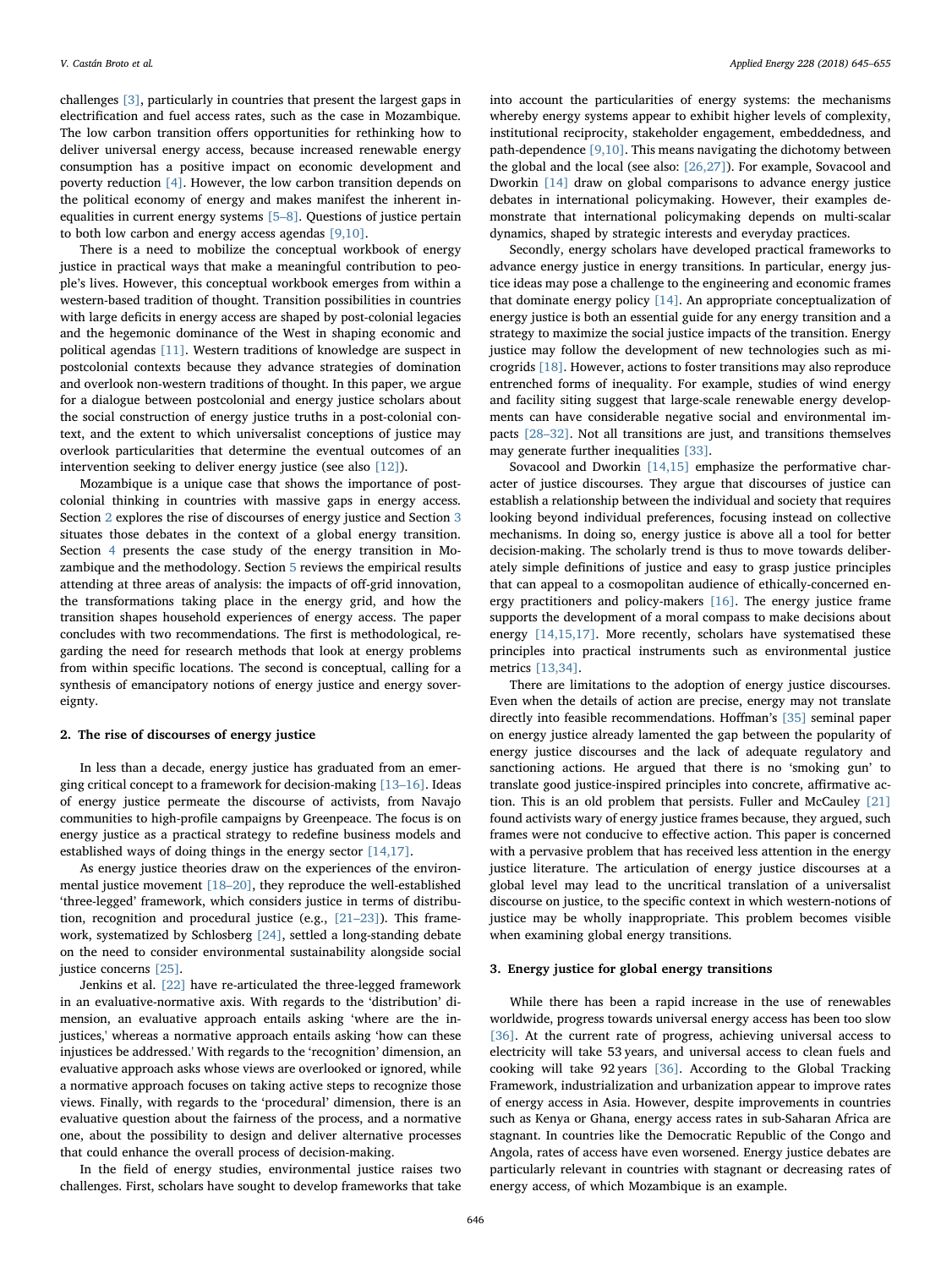#### <span id="page-2-0"></span>Table 1

Key aspects of each dimension of energy sovereignty. Adapted from [\[52\]](#page-10-25).

| Dimensions of energy sovereignty                                   | Key aspects                                                                                                                                                                                                                                                                                                                                                                                   |
|--------------------------------------------------------------------|-----------------------------------------------------------------------------------------------------------------------------------------------------------------------------------------------------------------------------------------------------------------------------------------------------------------------------------------------------------------------------------------------|
| Connection to socio-ecologically responsible relationships         | Resource exploitation discourses and practices (multinational companies, distribution utilities, local<br>producers)<br>Practices of territorial and resource control (e.g. network distribution)<br>Means to implement differentiated and unequal service provision<br>Connections between resource use and livelihoods                                                                      |
| Self-determination in relation to business models and technologies | Challenging impositions of top down assumptions about energy access such as 'economies of scale' and<br>'comparative advantage'<br>Functioning of different business models (e.g. subscription, pre-paid)<br>Functioning of different service provision models (e.g. centralized, off-grid)<br>Discourses for the prioritization of alternatives<br>Circulation of technological alternatives |
| Participation in decision-making and innovation                    | Participation of community members in decision-making<br>Recognition of contextual knowledge and local priorities<br>Active challenging of discourses that misrepresent communities' needs and perspectives                                                                                                                                                                                   |

In these countries, postcolonial debates pertain the study of development interventions and infrastructure development [\[37\]](#page-10-9). Postcolonial perspectives call for a historical reading of energy challenges in light of the diverse colonial experiences of different countries and regions [\[11\].](#page-9-6) The postcolonial critique also points towards a global cultural legacy of oppression and exclusion [\[38\]](#page-10-10). This perspective highlights that we operate in fundamentally unjust systems of knowledge production, whose logic of operation responds to the values and perspectives of elites in the West and reproduces unequal power relations. Notions of energy justice emerge from within Anglophone philosophical traditions [\[14\]](#page-9-9), and they are suspect in their intent to modernize. Attempts to decolonize energy knowledge start from questioning the selfevident truths of knowledge, especially its most familiar points of reference that often go unquestioned [\[39\]](#page-10-11).

The energy justice literature is sensitive towards the dangers of normalizing universal ideals into a single perspective [\[27\].](#page-10-12) The principle of recognition, for example, advances pluralist approaches to decision making and rationality [\[40\].](#page-10-13) This principle is a celebration of the particular. Schlosberg and Carruthers [\[41\]](#page-10-14) argue that a pluralistic discourse of justice can integrate a range of demands from indigenous peoples, attending at their collective (rather than individual) experiences of justice. The constitution of decision-making regimes appears as an external imposition that indigenous peoples have to navigate. Recognition is a condition for the incorporation of excluded groups into an otherwise hegemonic regime.

The post-colonial literature is also skeptical towards calls for modernization. Modernity projects may reproduce inequality and injustice, rather than recognizing the myriad ways in which societies flourish and deliver multiple forms of individual and collective wellbeing. A long tradition of scholarship in development studies demonstrates the pitfalls of models of sustainable development generated in the West and parachuted into developing country contexts without giving proper consideration to the context of action [\[42\]](#page-10-15). For example, much energy policy focuses on developing universal, best practice models that can be implemented uncritically in any context (e.g. [\[43\]\)](#page-10-16). Tomlinson [\[44\]](#page-10-17) has argued that expert-driven models of best practice from the north undermine the development of knowledge of people's in the south, and hence, they hinder their autonomy- even when best practice models are often ineffective or unfeasible. For Urpelainen [\[42\]](#page-10-15), best practice policies require specific conditions to ensure success, conditions which are often absent in postcolonial contexts.

The postcolonial perspective emphasises specific aspects of energy justice. The imposition of hegemonic perspectives on energy development has practical implications for the material experience of energy systems. Empirical evidence on access to cooking fuels questions the idea that there is a universal model of clean fuels. For example, a recent assessment of the transition to 'modern' energy fuels in Sierra Leone reveals how simplified models of transitions to clean fuels may be inadequate to address people's energy needs [\[45\]](#page-10-18). The authors argue that international development organizations tend to think of LPG as the 'modern' alternative to traditional cooking fuels such as charcoal. In the standard global narrative, increasing access to LPG is more just. However, when looking at the case in context, increasing access to LPG in Sierra Leone may create further injustices, particularly if accessing modern fuels means for households losing their autonomy and increase their dependence from large multinationals [\[45\].](#page-10-18)

Energy scholars argue that the energy justice framework can put governments to task by establishing fairer systems for decision-making in energy planning. However, an emphasis on formal decision-making can obscure informal and tacit practices which shape the actual outcomes of the process. For example, Yenneti and Day [\[46\]](#page-10-19) study of the case of the Charanaka solar park in Gujarat, India provided recommendations for the participation and inclusion of minorities in the government-led 'Jawaharlal Nehru National Solar Mission' launched in 2010. However, their analysis reveals that, aside from the less-thanvirtuous process of decision-making, the complexities and servitudes embedded in the caste system determined the outcomes in the case of Charanaka. In sum, current energy justice frameworks may not be sufficient to challenge existing structural determinants that prevent cultural and social transformations towards just and sustainable futures.

The literature on energy sovereignty connects energy justice and postcolonial debates on energy. Energy sovereignty is, generally, the right of people to access energy resources within ecological limits to have a dignified life [\[47\]](#page-10-20). From this starting point, the concept of energy sovereignty builds upon two fields of theory. First, there is an anthropologically-inspired notion of resource sovereignty that contests directly western models of resource management and exploitation [\[48\]](#page-10-21). The notion of 'sovereignty' emerges in indigenous struggles as a means to claim the historical injustices embedded in the contemporary use of land and resources [\[49\]](#page-10-22). Second, there is a body of research that engages with activist movements to claim indigenous rights over land and resources (e.g., [\[50\]\)](#page-10-23). This movement demonstrates sensitivity towards energy sovereignty (e.g., [\[47\]](#page-10-20)). Buiding on the work of McMichael [\[51\]](#page-10-24), Castán Broto [\[52\]](#page-10-25) has argued for a three-dimensional understanding of energy sovereignty [\(Table 1](#page-2-0)).

Energy justice ideas work together with the principles of energy sovereignty presented above. However, the most significant difference between both approaches is that the concept of energy sovereignty focuses on delivering energy as an emancipatory project. By advancing energy sovereignty debates, self-determination becomes the core of energy justice thought. Again, an added difficulty is that ideas of self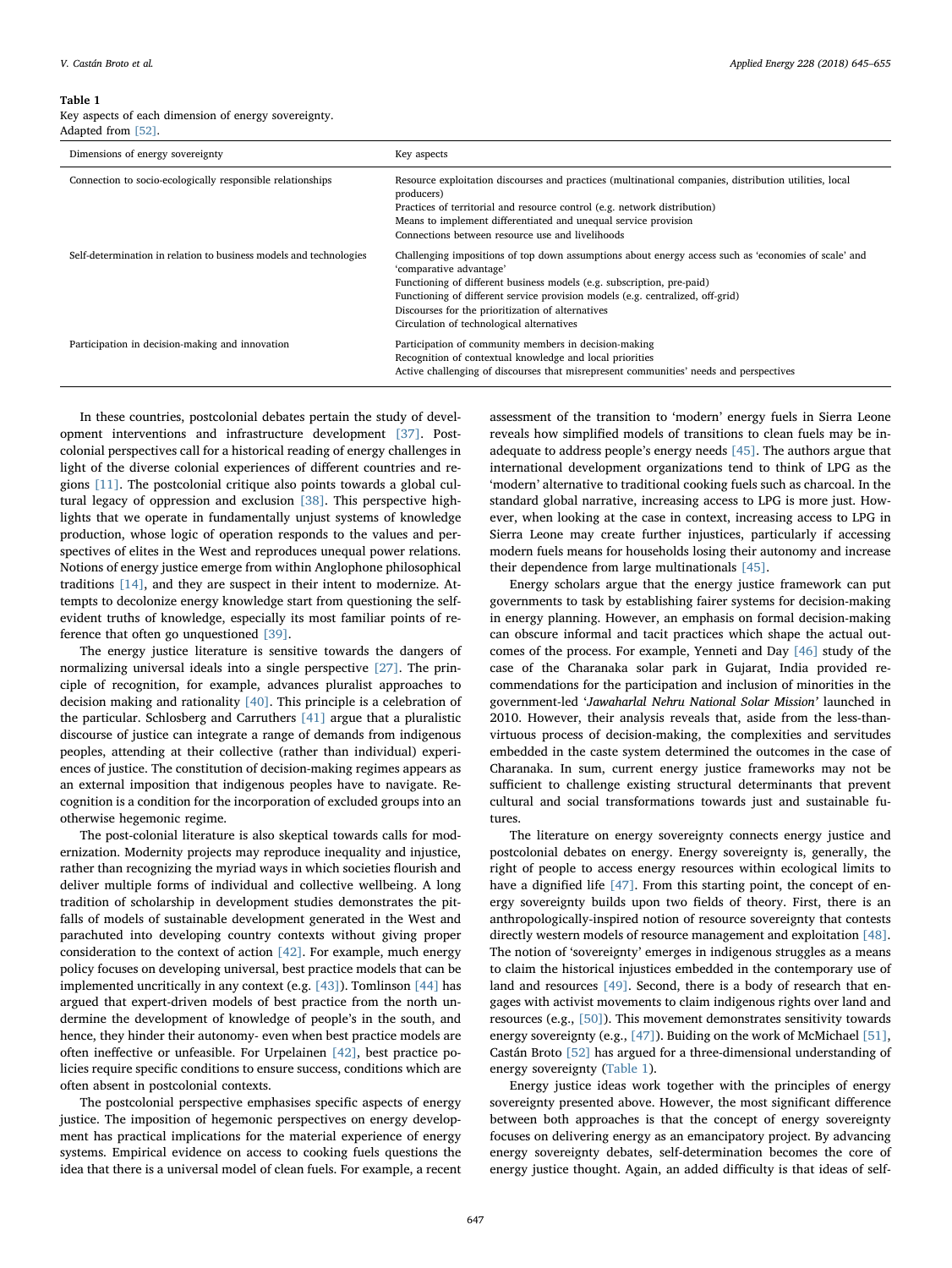determination and autonomy rely on Western theories of social development [\[53\].](#page-10-26) However, an emerging shift of thought towards conceptions of justice starts from a commitment to let people make decisions about their lives. In a post-colonial context this also means learning to recognize how people themselves engage with the making of technologies of everyday life, through hybrid forms of contextually generated innovation and the appropriation of external ideas [\[54\]](#page-10-27).

In summary, energy sovereignty thought complements energy justice thinking by emphasizing the need to recognize the autonomy and self-determination of people in framing energy decisions that affect them, including the frames applied to evaluate them  $(52)$ , see also: [\[49\]](#page-10-22)). A multi-scalar examination of energy justice challenges in Mozambique, a country with one of the poorest rates of energy access across in the world, provides insights into the avenues for developing a postcolonial perspective on energy justice.

# <span id="page-3-0"></span>4. Methodology

#### 4.1. Understanding energy dilemmas in Mozambique

Mozambique is a country of almost 29 million people, frequently found at the bottom of the development tables, such as the Human Development Index. In 2015, with a GDP per capita of US\$380 per person, life expectancy at birth was 58 years, and 46% of people lived in poverty (down from 70% in the late 1990s).

In Mozambique, the abrupt end of Portuguese colonialism in 1975 left a vacuum of expertise and infrastructure as the country descended into a civil war between the Frelimo-led state and the Renamo opposition guerilla for the next sixteen years (1977–1992). The 1980s were characterized by a decline in population and life expectancy, migration to cities and towns, and economic decline and crisis. The end of the war marked the beginning of an age of relative prosperity and growth for the whole country. However, over the last five years, the economy of the country was affected by a debt scandal, as secret loans of over \$2 billion were procured by the government. This occurrence exposed that national elites were able to use global financial capital to make decisions with little accountability to the general population. Further public indebtedness meant that less funds were available for other social sectors [\[55\].](#page-10-28) Inflation and withdrawal of donor support have propelled an economic and social crisis.

Mozambique has one of the lowest rates of electricity access in the world. Rates of electrification remain low at 20.1% [\[36\]](#page-10-8). This statistic hides a significant divergence between rural areas, where access remains low at 5.7%, and urban areas, where rates of access have grown to 54.5% ([Fig. 1\)](#page-3-1). Electrification rates have improved considerably since the end of the war ([Fig. 2\)](#page-3-2), but the supply is most often intermittent and unaffordable.

The majority of people in Mozambique still rely on charcoal and biomass to meet their most basic energy needs [\(Fig. 1](#page-3-1)). Urban dwellers rely on charcoal, while fuelwood remains the primary fuel in rural areas.  $CO<sub>2</sub>$  emissions per capita are low  $(0.31$  metric tones per capita) but the low carbon transition is of great significance for Mozambique,

<span id="page-3-1"></span>

Fig. 1. Energy access in Mozambique (own elaboration from data from the Global Tracking Framework).

<span id="page-3-2"></span>

Fig. 2. Mozambique's electrification rate since 2002 (Own elaboration with data provided by Mozambique's public electric utility EDM).

as renewable energy technologies offer hope for rapid electrification of remote rural areas. Mozambique's energy system appears to be in transition: renewable technologies are rapidly changing the expectations of energy access in rural areas and helping imagine alternatives in urban areas. Simultaneously, deforestation affects the supply of charcoal and fuelwood, while there is a political imperative to use the countries' fossil fuel resources (including the newly discovered deposits of natural gas in the northern Rovuma basin) to benefit a broader sector of the population.

## 4.2. Research methods

The empirical research presented in this paper is a synthesis of insights generated from different research projects undertaken in Mozambique since 2012. This work is synthesized into three main aspects: the territorial deployment of low carbon innovations with a focus on rural areas; examination of the attempts made to deliver the social mandate of universal electricity access; and the contradictions embedded in fuel transitions in urban areas. The methodology of each of these aspects is described in greater detail below.

The section which follows focusses on the issue of low carbon innovation drawing on three phases of multi-site fieldwork conducted in Mozambique in 2013 and 2014. In the first phase, data was gathered through 75 semi-structured interviews with officials at EDM (the stateowned electricity provider), FUNAE (a public agency responsible for rural energy), and several government ministries, including Mineral Resources and Energy, Environmental Management, Foreign Affairs, and Planning and Development, and the Centre for Investment Promotion, which channels foreign investment projects. The interviews focused on institutional histories, energy development priorities, investment strategies, donor engagements and locational characteristics. The second phase, in partnership with the development charity Practical Action, included site visits to six off-grid energy service projects in Manica and Zambezia provinces, and a solar equipment assembly plant outside the capital city, Maputo. The visits explored the configuration of energy resources, technologies, infrastructures and demand in different parts of the country. Return visits in 2015 and 2017 enabled follow-up interviews in Maputo and Beira. The third phase consisted on a systematic review of major low carbon projects funded with international capital in Mozambique up to December 2017. The analysis situates the qualitative insights of previous research within the overall landscape of low carbon innovation in Mozambique.

The second section on the operation of the electricity network draws upon the results of three ethnographic field visits made in 2013, 2015 and 2017. These field visits focused on various aspects of the operations and management practices of Mozambique's national public electricity company, EDM, including electricity distribution (such as implementation of the prepaid systems), the management of blackouts, and workers' practices. This data has been reinterpreted in the light of a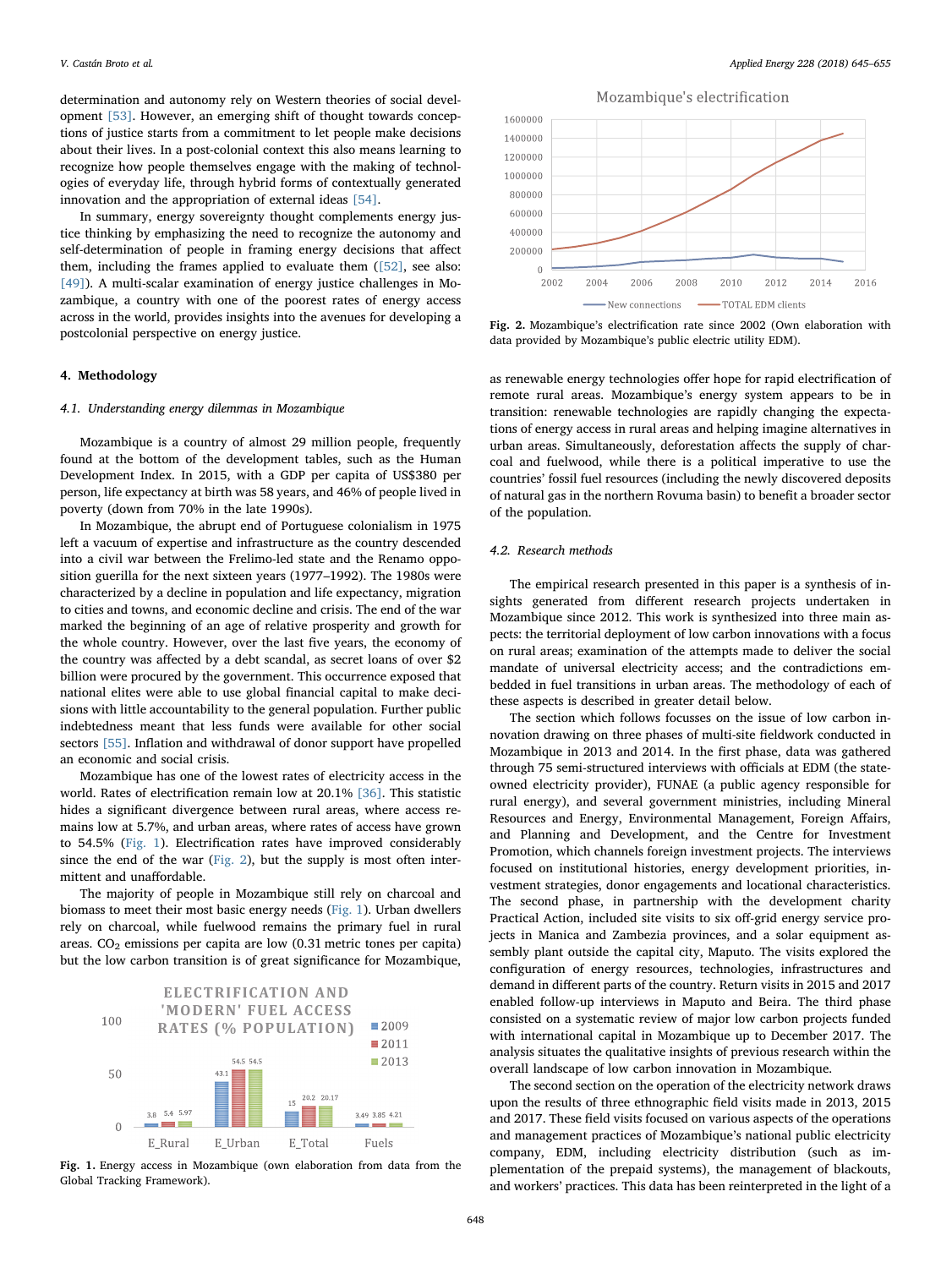historical analysis of the history of EDM in the political context of Mozambique and a review of EDM's electronic archival records.

The third section reviews household experiences of fuel transitions in the capital, Maputo. Initial research took place to study household experiences of energy access in the low-income Chamanculo C neighborhood of Maputo. Research methods included semi-structured interviews with residents and institutional representatives, a workshop for the participatory mapping of energy infrastructure in July 2014, and a follow-up household survey of energy needs and uses. A particiaptory workshop with local Secretários do Bairro ('Neighborhooud Secretaries') was conducted in July 2017 and an interview survey of 62 respondents across four neigborhoods in Maputo (Polana Caniço A, George Dimitrov, Magoanine C, and Bairro dos Pescadores) took place from July to October 2017. Interviews were conducted among low and lower-middle income residents to understand their experiences of energy access and perceptions of energy transitions.

#### <span id="page-4-0"></span>5. Energy transitions in Mozambique

# 5.1. Justice and off-grid innovation

In Mozambique, the development of new energy resources, infrastructures, and technologies is shaped by networks operating through and beyond the state, while maintaining the political-economic power imbalances guiding energy system development (cf. [\[56\]](#page-10-29)). Two strategies for supporting energy transitions are emerging. First, a strategy of grid expansion in which EDM is extending transmission infrastructure to meet growing demand, particularly in urban and peri-urban areas. Second is a strategy of decentralized generation, operating off the main grid, and shaped by a recognition of the limits of grid extension and by donor priorities for addressing energy access and climate agendas. This second strategy is most often associated with low carbon innovation.

[Table 2](#page-4-1) presents an overview of the key characteristics of salient low carbon projects funded through international climate finance mechanisms such as the Global Environmental Facility or the ACP-EU Energy Facility from 2003 till 2017. The projects have a combined value of over US\$170 million. While the sample of projects is still small (13 major projects), the results illustrate the dominant trends in low carbon policy in Mozambique. First, 10 out of 13 projects are for energy generation, with a minor representation of projects oriented towards addressing directly household challenges. Second, low carbon projects prioritize off-grid solar PV and off-grid technologies (see also [\[57,58\]](#page-10-30)). Third, regarding geographical remit, low carbon innovation is exclusively directed towards rural areas, with a minor interest in peri urban locations, although this interest is circumscribed to a limited number of biomass and fuel access projects.

The qualitative analysis of the interviews illustrates the institutional

<span id="page-4-1"></span>Table 2

| Low carbon innovation in Mozambique. |                |  |
|--------------------------------------|----------------|--|
| Type                                 |                |  |
| Energy generation                    | 10             |  |
| Household fuels and innovation       | 3              |  |
| Dominant technologies                |                |  |
| PV                                   | 8              |  |
| Hydropower                           | 2              |  |
| <b>Biomass</b>                       | 3              |  |
| Distribution model                   |                |  |
| Off-grid                             | 11             |  |
| On-grid                              | 1              |  |
| Mixed                                | 1              |  |
| Geographical remit                   |                |  |
| National programme                   | 2              |  |
| Rural areas                          | 9              |  |
| Rural and peri-urban areas           | $\overline{2}$ |  |
| Total initiatives                    | 13             |  |
|                                      |                |  |

dynamics that have shaped this landscape of low carbon innovation. FUNAE (Fundo de Energia), the state agency responsible for rural energy services, is responsible for the growing interest on decentralized solar in rural areas. Mozambique's central government established FUNAE in 1997 with Danish assistance, and it initially supplied diesel generators and kerosene in rural communities lacking energy services [\[58\]](#page-10-31). By the early 2000s, its focus had shifted to promoting, supplying and financing renewables. While FUNAE has developed some microhydro and pilot wind projects, its main focus is on solar PV.

From 2000 to 2011, FUNAE installed over 1.2 MW of PV capacity with the support of European and Asian donors. FUNAE [\[59\]](#page-10-32) calculated that some 1.5 million Mozambicans benefited directly from installed solar PV systems by 20[1](#page-4-2)2, representing about 0.8Wp per person.<sup>1</sup> More recently, solar power installed capacity was estimated at 2.2 MW in the country [\[61\]](#page-10-33). While the amount of electricity supplied is small, solar PV is seen as making a significant difference in rural areas where access rates are extremely low (e.g. [\[58\]](#page-10-31)). Moreover, the focus on PV fits within an overall rhetoric of a country rich in energy resources. In 2014, the Mozambican government published the Renewable Energy Atlas of Mozambique, which maps several hundred projects on a technical and economic pre-feasibility level; it estimated renewable generation potential of 23,000 GW, with the vast majority from solar [\[61\]](#page-10-33).

As our analysis of projects shows, solar PV has facilitated new forms of off-grid rural electrification. Here, distance from the existing electricity grid network influences the uptake of PV in specific contexts: solar PV is prevalent in spaces beyond the coverage of the electricity grid. Access to grid electricity in Mozambique is shaped by the development of resources extraction, transport corridors, ports and urban centers during the colonial period [\[62,63\].](#page-10-34) What constitutes off-grid is defined institutionally. By agreement with EDM, FUNAE only works in areas projected to be over 10 km from the grid network within five years. This agreement serves to enact the territorial separation between rural and urban areas.

In these way, off-grid solar PV competes not with the centralized grid, but with disaggregated—and longstanding—systems that enable the supply of fuelwood, kerosene, or charcoal for domestic use. Solar PV was initially installed by FUNAE, using contractors and following global ISO standards, outside the domestic arena to provide a public source of electricity for lighting and refrigeration in schools, clinics, government offices and other rural institutions. Through linking solar PV with rural development, and the provision of lighting for education and refrigeration for health services, the donor community has envisioned solar technology as a mechanism for development. In doing so, they have produced new forms of demand, which a patchwork of existing local energy systems based on kerosene or biomass struggled to meet cost-effectively or securely. The growth of solar PV for public use has proved to be a testing ground for its further development as a means to provide domestic energy services.

The logical conclusion of this process has been the development of models that reimagine low carbon energy within the households and move away from ideas of energy as a collective, public service. Since 2010, FUNAE has initiated projects focused on households, small businesses and villages, which include mini-grids and solar home systems (SHS) installed in homes and shops. Here, FUNAE is involved in the production of solar PV within the rural economy, procuring systems of less than 100 W, which can be bought by households and commercial enterprises through long-term loans underwritten by FUNAE. Solar PV has no direct competitors, as there are limited forms of energy service

<span id="page-4-2"></span><sup>1</sup> In 2012, FUNAE reported that it installed 81 mini-grid and off-grid systems with a total capacity of 274 kW that year [\[59\].](#page-10-32) From 1997 to 2014, FUNAE reported it had electrified 260 villages, of which 191 were with solar PV systems (and 69 with diesel generators), 580 schools, 561 health centres, 74 administrative post buildings, 3 fish markets, 19 water pumping systems, along with the distribution of 1500 stoves [\[60\]](#page-10-35). It also built 51 fuel filling stations in this period.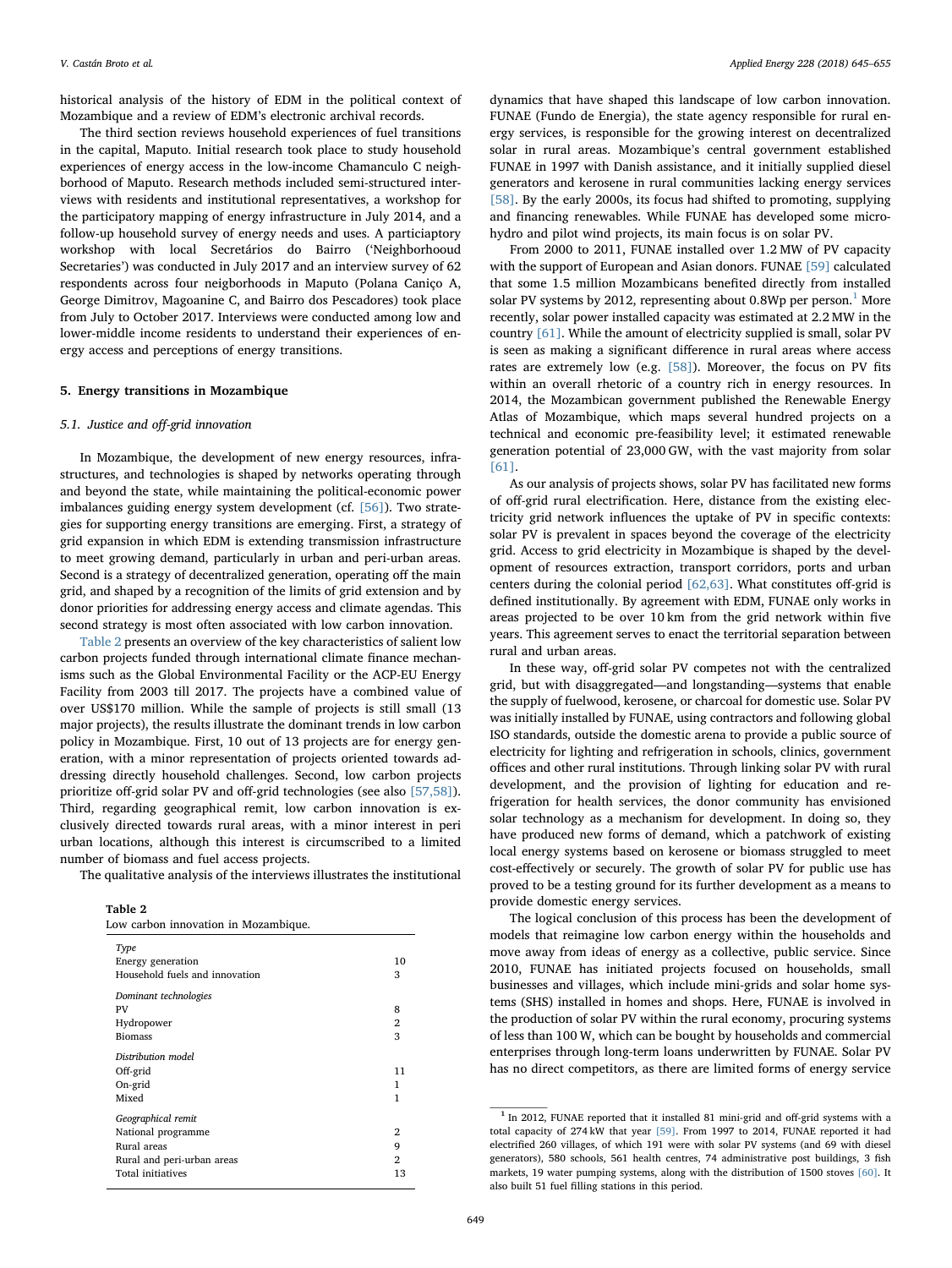that provide the power required for lighting, mobile phone charging, entertainment and other devices that makeup energy demand. However, the use of PV has not replaced charcoal or fuelwood, which are used for cooking and heating even where solar power is available.

As a consequence, while fostering the demand for solar PV, FUNAE has also become responsible for ensuring the supply of solar PV. For example, FUNAE has managed the construction of Mozambique's first solar module assembly plant, supported by a US\$13 million concessional loan from India's Exim Bank. The FUNAE plant, which opened in 2013 in Beluluane, just outside of Maputo, aims to produce 5 MW of capacity annually, reducing imports and equipment costs. The majority of the plant's output is used to supply FUNAE's projects (Interview, FUNAE, August 4th, 2014).

FUNAE has also sought to establish favorable contracts to diversify the range of solar PV available. In 2014, it awarded a contract to the German firm Fosera to install pico-solar systems in schools and homes in Manica province, in central Mozambique. The firm has set up a subsidiary in Maputo assembling pico-solar units (from parts manufactured in Thailand), including solar lanterns and solar phone chargers. FUNAE has also managed the installation of PV mini-grids (with 1.3 MW of capacity) in Niassa province, $2$  in northern Mozambique, a project financed by the South Korean government. As solar PV has increased in scope and visibility, it has become a status symbol in rural settings, and there is a growing market demand for installation beyond the boundaries of FUNAE programmes.

The British aid agency DFID, private investors such as Vodafone, and other donors are behind the recent "mobile revolution" in African off-grid energy systems. The advent of mobile technology has spurred innovations such as M-Pesa, the mobile banking system widely embraced in Kenya and Tanzania, which enables users to make purchases and send cash transfers via mobile phones. Through its 'Brilho-Energy Africa' campaign, DFID Mozambique is encouraging private-sector investment to expand SHS and larger solar PV systems for productive use. DFID is supporting M-Kopa<sup>[3](#page-5-1)</sup> (a Kenyan solar energy company spin-off of M-Pesa) with seed funding to establish pay-as-you-go mechanisms in Mozambique (Interview, DFID, June 16th, 2017). The idea is that private investors could help fill gaps in access resulting from FUNAE's limitations. The private sector-led approach stresses cost recovery, while companies such as M-Kopa will hold data on individual-level energy usage and credit histories, which could be used to promote new products. Accordingly, it reflects the growing influence of enabling market models in Mozambique's off-grid energy sector, in parallel with experiences in other African states, with programmes directed towards ensuring the constitution of reliable customers in contexts affected by extreme poverty.

The processes of implementing solar PV in Mozambique encompass multiple actors, ranging from Danish and Belgian finance and technical assistance, Indian concessional loans, a Kenyan mobile money transfer company, and do-it-yourself shopkeepers in rural villages and technology developed in Germany, manufactured in Thailand and assembled in government-supported plants in the capital region. These actors foster systems not derived from the 'hard' kinds of regulation that have led to the development of feed-in tariffs and incentives for innovation found elsewhere, but rather are 'soft,' less direct, and multiple in their origins and form. Their opportunities for action depend on the encounter between the changing discourses of intervention and the possibilities offered in the postcolonial setting.

While solar PV as a decentralized system is common in any rural area sufficiently distant from the existing grid, in practice FUNAE's installation process has been highly uneven. The goals of claiming access to electricity in different administrative districts can obscure the uneven means of deployment. Our research found that such projects are

rarely sited in the most remote areas of a district, while FUNAE considers households connected if they live within a 20-km radius of connected institutions (Interview, FUNAE Manica Office, August 16th, 2014). The installation process can be costly for customers and often overlooks local energy needs, as the goal is mainly to bring electricity to the district or administrative post seat to appear in government headline metrics of increasing access, which make electrification appear more inclusive than it often is in practice. Given the dispersed settlement patterns and low population densities in rural Mozambique, both on-grid and off-grid provision bypass most rural dwellers.

During fieldwork, we observed that FUNAE often operates (paradoxically) in a centralized manner in installing off-grid renewables, with much of the planning and decision-making based in its Maputo headquarters. Its supply-based model has succeeded in rolling out energy service projects to expand geographic coverage, but often with limited local consultation or commitment to capacity building. For example, in Chinhambuzi, in Manica province, a solar PV mini-grid, supported with Belgian financial and technical assistance, supplies electricity for three hours in the evenings for the local chief's house, schoolteachers' houses and four local shops, but ordinary residents were disconnected. Several residents considered connecting 'spontaneously,' without FUNAE's permission. The system's capacity of 3.6 kWp would not support it, according to the FUNAE provincial director.

In Mavonde, Manica province, many households who live far from the town centre—to be closer to their machambas (cultivated fields)—were unable to repay loans offered by FUNAE for solar home systems (SHS) and had not taken part in the project. Others felt the SHS were costly and created impositions, such as taking up space in their homes. Those who had taken loans for the systems were mainly shopkeepers, who enjoyed new uses of energy such as freezing meat or fish, which otherwise must be dried for storage.

In Majaua-Maia, Zambezia province, an EU-financed 2.5 million Euro mini-hydro project has rehabilitated a hydraulic system used on a maize plantation during the late colonial period. Similarly, there was little participation in decision-making among residents in the delivery of electricity. In particular, the new system, with 767 kW capacity, bypassed a local mill, used by local women to grind corn for xima, a staple food. This was a priority among residents, as women must travel long distances to use a diesel-powered milling facility, located across the Ruo River in Malawi. Residents in Majaua-Maia are expected to pay for electricity service, without much consideration of their ability to do so, or how they will productively use the electricity. Nor was there consideration of the new expectations created, many of which require support, such as maintenance, service, training or affordable lending, while contextual knowledge and value systems were neglected.

A further impediment in FUNAE's projects has been a lack of monitoring and repair of its systems following their installation. There is a prevailing narrative of poor maintenance. Behind this, there appears to be a lack of knowledge exchange in the development of solar PV, an industry with high import content, requiring knowledgeable technicians and access to materials (cf. [\[57\]\)](#page-10-30). The deployment of low carbon technologies can only be understood concerning the mechanisms deployed to extend the electricity grid over the country, as explained in the following section.

### 5.2. Justice in the electricity grid

Electrification is a concern of both the people and the government of Mozambique. EDM's work follows what they call 'a social mandate' to provide electricity for all. In other words, EDM's mission enshrines a distributive notion of energy justice. In the words of an EDM staff, "the company's client base is largely made up of low-income clients (…) we have to provide them with a connection to the national grid (…) they are citizens of this country [too]" (Interview, April 2014). However, as we explain below, the fulfillment of this mission comes with contradictions particularly about the implications of this mission for other

<span id="page-5-1"></span><span id="page-5-0"></span> $^2$  This project electrified the districts of Mavago, Muembe and Mecula.  $^3$  'M' refers to mobile, while 'kopa' is Swahili for 'borrowed' or 'loan'.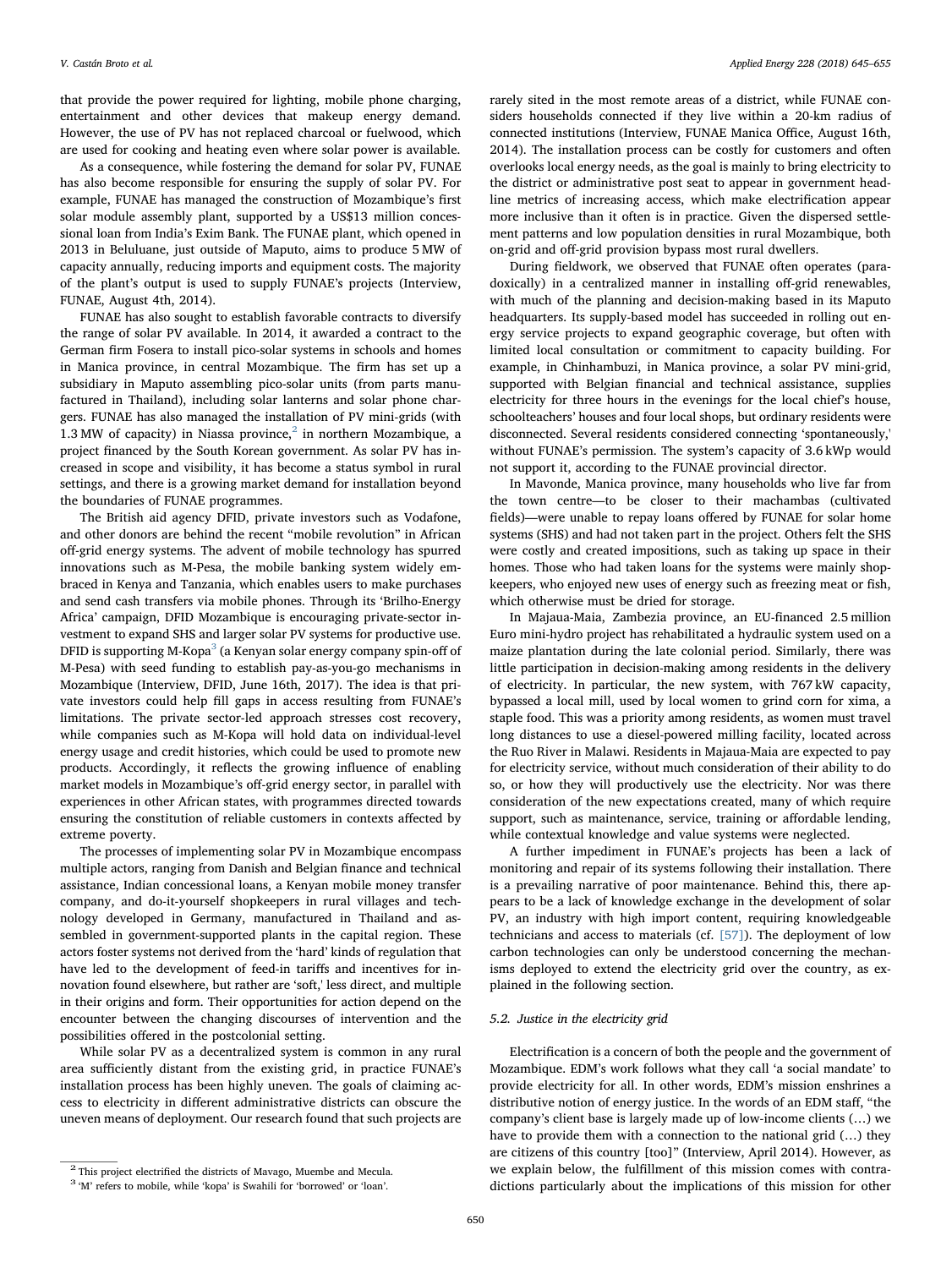aspects of energy justice and the possibilities for a sustainable energy transition.

EDM was created in 1977, two years after Mozambique's independence, as a state company through the integration of some twenty-five separate and geographically dispersed production and distribution units [\[64\].](#page-10-36) This fragmented infrastructure produced annually about 600 GWh of electricity, less than 15% of what Mozambique produces today. Fewer than 5% of the 8 million inhabitants had access to an electricity connection at the time. These were largely located in Maputo and other cities and towns, and, more specifically, in the areas occupied by settlers. In the context of postcolonial Mozambique, EDM's mission was defined as providing a public service of electricity generation, transmission, and distribution to support Mozambique's economic development and the welfare of its population. Then, as now, this mission was driven mainly by the Frelimo government's political ambitions to be seen to act in the public interest to correct the distributive injustice of the colonial regime.

This mission remains nominally unchanged until today, although the company's strategies to achieve it have had to navigate changing contexts over time. During the first two decades of its existence, up to 1995, Mozambique's economic and financial woes and the violence and destruction caused by the civil war made it very difficult to deliver on this mission. From 1995 onwards, EDM underwent a substantial process of system integration, technical and administrative professionalization, and a continuing search for its financial sustainability [\[64\].](#page-10-36) Simultaneously, it began expanding the national electricity grid with the support of the donor community, regional partners (namely South Africa's Eskom), and foreign direct investment [\[64\]](#page-10-36). For the next two decades, EDM's national grid expanded significantly – even if only reaching about 25% of the Mozambican population by 2015 [\[65\]](#page-10-37) (a small increment from the position in 2013, see [Fig. 2](#page-3-2)). As noted above, this growth mainly centered in extending the grid to cities and towns, with electrification of rural areas taking a back seat. While EDM is slowly working towards improving nominal access to electricity, spatial inequalities between urban and rural areas remain deeply ingrained in the broader energy system since the colonial times.

Key to this grid expansion was the introduction and near-universalization of Credelec, EDM's system of prepaid electricity. Drawing on experiences in neighboring South Africa and support from the donor community, EDM began consistently rolling out this system to all its low-voltage consumers from 2005 onwards [\[64\].](#page-10-36) The first tests in the Greater Maputo area took place in 1995/1996. The system was later extended to other cities in the North (Nampula and Nacala) and reached all the district town seats in 2010 [\[64\]](#page-10-36). Nowadays, some 88% of EDM clients connect to the grid through a prepaid meter [\[65\].](#page-10-37) Since 2013, EDM has also introduced sales of prepaid electricity tokens through digital channels – mobile wallet, phone banking, ATM and online [\[65\]](#page-10-37). [Fig. 3](#page-7-0) provides an overview of the growth of EDM customer base, following the introduction of the Credelec system. Since 2007, the number of Credelec customers is higher than conventional one. Credelec both facilitates the access of customers who previously would have lacked access even being under the grid, and it is actively promoted by EDM to facilitate their operations.

The switch to prepayment and the digitalization of electricity token sales has had several relevant implications for energy justice. First, the adoption of prepayment is partially blind to aspects of recognition of electricity users' needs. In particular, despite the 'social mandate' mission, the introduction of prepayment centers on the interest of EDM as a provider. While there is evidence that Mozambicans welcomed this switch because it gave them more control of energy consumption [\[67,68\],](#page-10-38) the way prepayment is managed in practice does not acknowledge their various needs in a proactive (positive) fashion. Instead, users' needs are dealt with through preventive (negative) assessments of the problems they can cause to the system. When EDM first deployed prepayment, the objective was to address problems of long-standing client debt, improve its cash flow and reduce a host of conflicts with

clients due to internal administrative inefficiencies and (arguably) corrupt practices. Faced with a state-dictated mission to provide a public service of electricity to a mostly low-income population, EDM embedded notions of household poverty and infrastructural deficits in the new socio-technical arrangements of the Credelec system [\[69,70\]](#page-10-39). For instance, recognizing that many users by-passed meters to access electricity without payment, EDM switched from basic prepaid meters to split meters, a technology designed to combat meter fraud. However, because split meters seem more sensitive to electric current fluctuations, many users have reported an increase in meter malfunctioning since the switch [\[70\]](#page-10-40). This prevents a continuous access to electricity, which is exacerbated by the many shortcomings of EDM's maintenance service. In other words, the switch to prepayment was provider-centered, not user-centered in its concerns with energy access. A concern with energy justice that takes recognition issues seriously would put energy users at the center of decision-making instead.

Second, and in line with this, the prepaid system implies an uneven moral judgment about how electricity users and electricity providers should behave with each other. On the one hand, electricity users must pay before using the service, no matter what their income situation; moreover, people who consume electricity without paying are immorally free-riding the electricity system and must be punished for that (e.g., through fines and disconnections) [\[70\]](#page-10-40). On the other hand, the mishaps in electricity provision by EDM – from fluctuations to temporary or complete blackouts – are cast as unfortunate consequences of a cash-strapped company and an obsolete grid [\[70\].](#page-10-40) These mishaps have direct consequences on the service, as the average blackout time, for example, increased by 38 min to 68 min per blackout from 2009 to 2013 [\[61\]](#page-10-33). Overall, this lack of accountability undermines EDM's social mandate.

Third, it is unclear whether the switch to prepayment will facilitate or hinder a transition to a lower-carbon future in Mozambique. Prepayment technology has the potential to induce energy-saving behaviors among consumers, because it makes consumption more visible on an everyday basis. Fieldwork findings certainly support this insight for lower-income electricity users, who as noted above welcome the disciplining effect that prepaid meters have on their consumption practices [\[67\].](#page-10-38) However, this may be the result of income differences rather than actual changes in everyday practices across the board. Fieldwork findings indicate that prepaid meters have less of a disciplining effect on electricity users with higher incomes, who can afford all the energy they wish to consume. Moreover, the increased demand for electricity by a growing number of people in Mozambique has led EDM to tap into unsustainable sources of energy, despite the country's substantive potential for renewable energy production. As of 2015, of the electricity available for consumption in Mozambique, 77% came from renewables (hydro) and 33% from high-carbon sources (gas, coal, diesel); whereas, only five years earlier, in 2010, the sources were respectively 97% and 3% [\[65\]](#page-10-37). Whatever gains have been achieved in access to electricity by a broader number of people, these have been on the back of environmental and social injustices associated with the extraction of 'dirty' fuels.

In sum, the expansion of Mozambique's electricity grid is conditioned by a history of fragmented distribution. EDM has yet to address substantive spatial, social and environmental inequalities that are deeply ingrained in the way that EDM operates the electricity grid. For many households, these challenges come hand in hand with the challenges inherent to accessing fuels for cooking, as the following section explains.

#### 5.3. Household experiences of energy access in Maputo

In Maputo now, perhaps more than any other time in the city's existence, residents use diverse and overlapping fuels for cooking and heating. Charcoal's dominance as households' fuel of choice is being challenged by the precarious nature of charcoal production/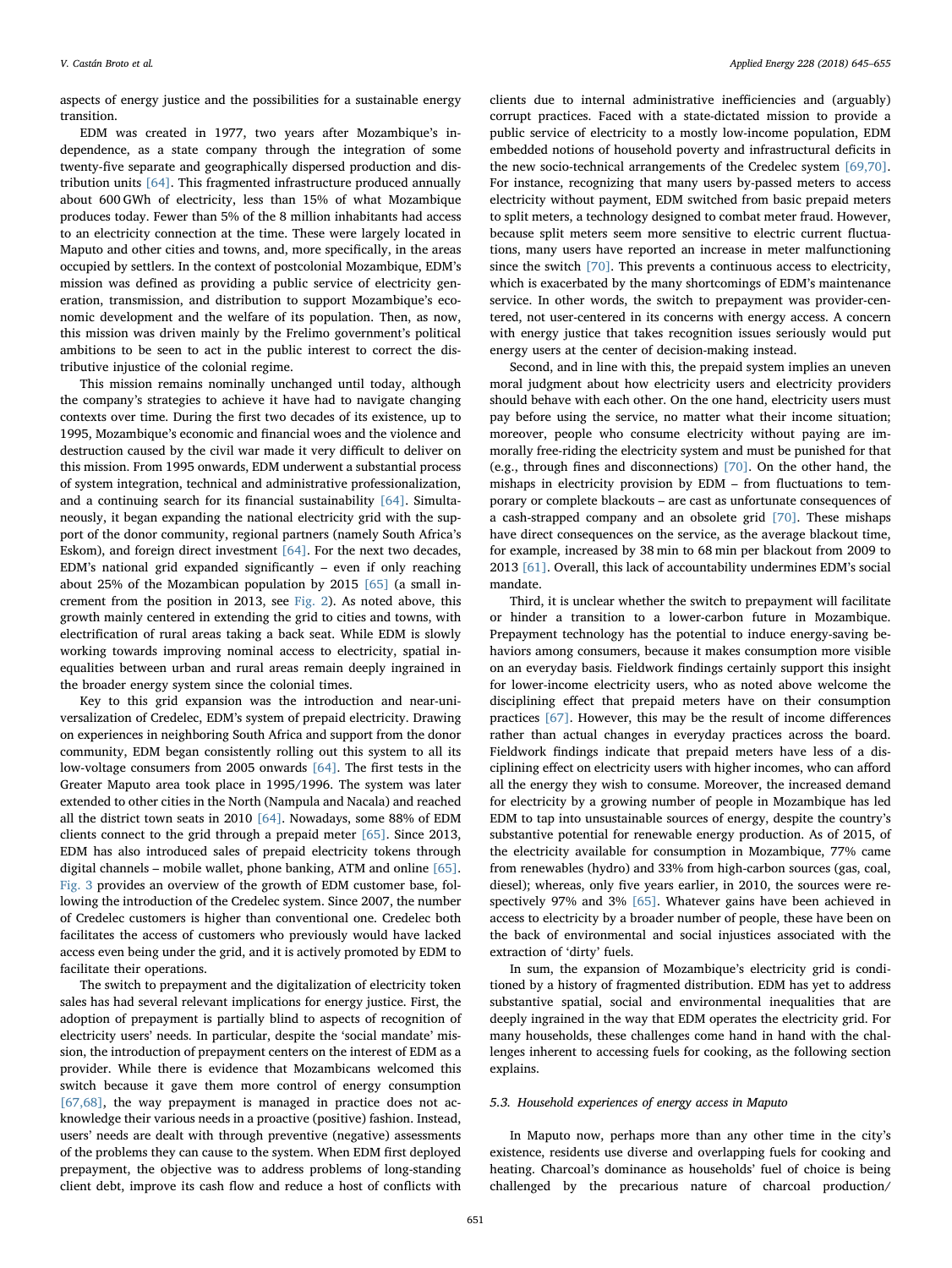<span id="page-7-0"></span>

Fig. 3. EDM customers (1995–2015). Own elaboration.

Data sources: [\[66\]](#page-10-44) (Data for 1995–2011); [\[65\]](#page-10-37) (Data for 2012–2013); [\[1\]](#page-9-0) (Data for 2014–2015).

distribution, a growing middle-class with differentiated consumption patterns, and the changing nature of fuel poverty. Evidence from our survey of 62 residents in Maputo suggests that 85% of respondents use more than one fuel concurrently for cooking and heating water. Moreover, whereas 84% of respondents indicated that they used charcoal in some form, only 11% of those respondents used charcoal exclusively.

Research estimates that 80% of urban residents in Mozambique consume charcoal [2013]. The number using exclusively charcoal lowers to 50% in Maputo [\[71\]](#page-10-41). In Maputo, this lateral transition has been supported through the increased availability of LPG and electricity. LPG imports have increased in Mozambique from 5000 tons in 1990 to 24,000 tons in 2014 [\[72\].](#page-10-42) Moreover, EDM figures suggest that over 91.9% of households are now connected to the electricity grid in Maputo [\[65\]](#page-10-37).

Nevertheless, charcoal persists in the urban landscape. Like in other countries largely dependent on biomass, households in Maputo resort to fuel stacking, that is, they adopt 'modern' fuels such as electricity and LPG, but these do not replace traditional or subsistence fuels, such as charcoal and fuelwood [\[73\].](#page-10-43) For example, when asked which fuels he currently used, one respondent replied: 'It depends, its complicated. We use a charcoal stove mostly, a gas stove … for boiling water or preparing tea when the young ladies go to school, and an electrical stove which is a back-up because it consumes a lot of energy' (Interview 31, Bairro dos Pescadores). Here, the availability of modern fuels has not replaced charcoal, but has increased households' energy security by opening multiple, overlapping options for energy provision.

This complex diversification has affected the urban energy landscape and people's perceptions of energy transitions. When one respondent was asked how access to electricity had changed their life, they replied '[Then] there wasn't a big change, but [now] we feel we lose something when we are disconnected from electricity' (Interview 16, George Dimitrov). Here, electricity access has become routinized, and embodied in everyday life. Energy justice has not intrinsically been achieved through increased access to an energy source. Instead, different forms of justice seem to emerge from people's ability to use energy for uses that they can value. This lateral transition of fuel use forces a situated understanding of the interaction between energy sources, livelihoods, and embodied energy use. Both local government and utilities can increase their social accountability by focusing on delivering energy solutions that respond to these concerns.

While the electrification figures for Maputo are higher than for the rest of the country, they conceal many contingencies in the supply and embedded use of electricity. Results from the interview survey suggest that across the four sample sites in Maputo, there exists varying rates of connection. Even in middle-income areas, such as Magoanine C, many households lack connections regardless of how good the network coverage is. In low-income areas, such as Polana Caniço A, many residents are not connected individually but, instead, they share electricity meters with landlords and fellow tenants. This phenomenon is most common among low-income residents renting small one-room houses. Such agreements mediate the supply of electricity, and often those responsible for re-charging meters (typically landlords) forbid the use of electricity for cooking and heating.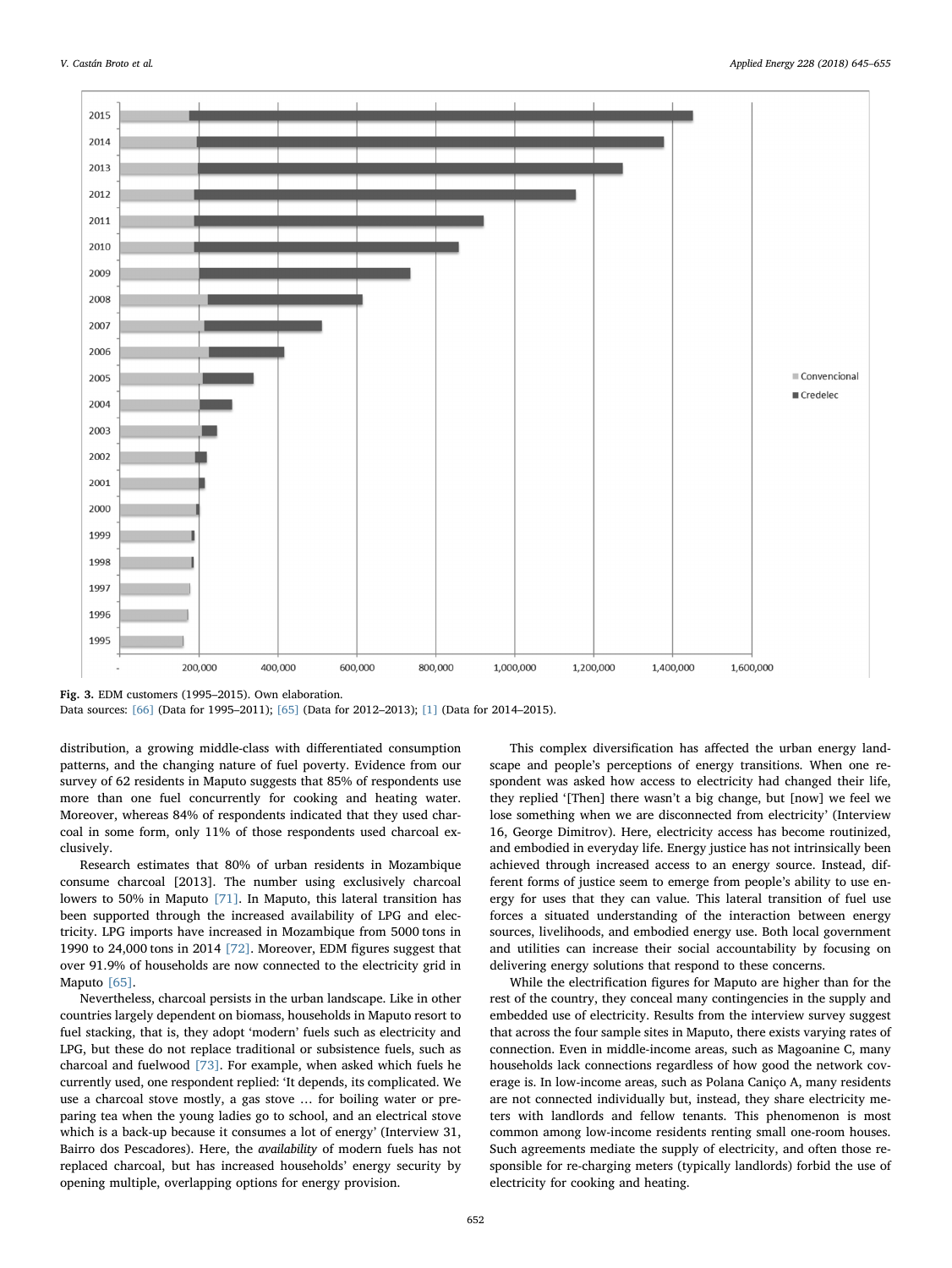If an energy justice perspective implies questions of fairness and happiness, then such embedded use of electricity as fuel becomes crucial. As previously explained, although residents are happy with the dominant prepaid electricity system 'Credelec' [\[67\]](#page-10-38), they often enact a form of disciplined autonomy [\[67\]](#page-10-38) to control their electricity use. One respondent replied, 'We feel limited because the price is high; what we do, we can turn off the fridge because there is no food in there; we also try not to use many different appliances at the same time, [for example] we try to us a gas stove rather than an electrical stove' (Interview 36, Polana Caniço A). Most residents perceive tariffs to be expensive and resultantly monitor their usage extremely closely. As in the case above, electricity is often used as a back-up to alternative fuels. Moreover, many residents remain without re-charging their meter for extended periods of time. Residents in poorer areas pay proportionately more per 'useful unit of energy,' meaning distributional inequalities may affect the poor disproportionately [\[74\].](#page-10-45)

Despite being percieved as expensive, electricity remains more widely available than LPG. Previous research has estimated that only 3% of the population in Maputo use gas exclusively [\[71\]](#page-10-41) although our survey suggests that 22.5% of respondents use LPG in some capacity. The barriers to gas access in Maputo are the costs of stoves, the cost of canisters (4500 meticals as of March 2017), the cost of refilling the gas itself, and transportation (ibid.). Gas is sold and distributed predominately at petrol stations and small-scale depots, often far from people's homes. Low-income residents also have safety fears. These issues leave gas inaccessible to many low-income people and distribution skewed in favour of higher- and middle- income areas (such as Magoanine C). An average household's monthly consumption of gas in Maputo totals approximately 659 meticais, whereas the equivalent figure for charcoal is currently double (in many cases triple) this amount. As such, despite the lower costs of LPG in comparison to charcoal, a rapid transition to LPG is not taking place.

Also affecting the energy transitions of families in Maputo is a localized crisis in the production and distribution of charcoal. From 2010 until 2013, the Maputo municipal council estimated that charcoal prices increased by 260% [\[71\].](#page-10-41) A typical 70–90 kg sack of charcoal that cost 250 meticais in 2010, costed 840 meticais in 2013 [\[75\].](#page-10-46) Our survey shows that the price of charcoal has further increased to unsustainable levels and peaked in late 2016 at approximately 1800–2000 meticais in some neighborhoods. This increase is putting heavy financial pressures on residents. Findings from the survey suggest that 54% of respondents felt they didn't have sufficient energy to meet their needs, and 79% stated there were times when they lacked fuels. Energy insecurity appears to be generally high in Maputo despite the increased availability of fuels.

One reason for the crisis in charcoal production/distribution is deforestation surrounding Maputo which leaves charcoal prices highly vulnerable to costs of transportation, governmental decisions to temporarily halt informal production, and variations in weather. For example, the 2016 Mozambican financial crisis, linked to a government debt scandal, affected charcoal distribution and consumption through an increase in petrol prices in September 2016 which increased distributional costs leading to a heightened sense of fuel poverty.

An automatic shift to alternative 'modern' fuels is also not occuring because charcoal is part of the everyday life of Maputo residents. For example, previous research shows there are profound spatial relations which shape energy access and its lived reality [\[76\]](#page-10-47). In Chamanculo C, residents explain the multiple ways in which the physical structure and spatial layout of the house relates to the type of network connection, and practices of charcoal use. A household with a patio area often means that a lot of the cooking takes place outside, in a collective space, simultaneously creating contradictions of use and safety. For example, accidents with children around cookstoves are common. The familiarity of children with cookstoves means that they learn how to cook from a very young age. The cookstove plays a central role in structuring the life of the household, with different types of cookstoves and different

energy sources often used simultaneously to, for example, cook different types of foods.

In recent years, an Italian NGO, AVSI (Associazione Volontari Servizio Internazionale), has led a cookstove improvement programme to replace the most commonly used iron cookstoves (most often made from recycled metals). However, these new cookstoves were found not to meet the full range of cooking needs, as they were too small to boil water and only have one mouth. AVSI is now experimenting with alternative programmes to enroll communities in building cookstoves, thus providing opportunities to deliver autonomy in the development and use of cookstove technologies.

A transition away from charcoal would also have profound effects on employment and livelihoods. As many as 3 million people are employed in the charcoal industry in Mozambique [\[77\].](#page-10-48) Those who derive the most benefit from the charcoal industry are large-scale distributors [\[78\]](#page-10-49). However, charcoal also plays a crucial role in survival economies and as a back-up to solve income difficulties. Some respondents to the survey suggested that in recent years they have abandoned charcoal production/distribution as a livelihood strategy due to it becoming uneconomical, which could foster a transition away from charcoal.

In sum, although physical access to fuels has increased in Maputo, this has not translated into fuel security for the majority. People are concerned about how the government manages fuel markets and decisions which affect fuel prices. The prevalence of centralized models of provision in cities and the national government's control of fossil fuel resources mean that strategies to improve energy access overlook people's energy needs. While the government continues to develop strategies for energy export, residents have developed intimate sociospatial strategies that enable more reliable access to energy. Multiple, over-lapping fuel use (or fuel stacking) is one such strategy. The persistence of charcoal as a fuel in Maputo - giving residents' a heightened sense of control over resource access and costs – is another. There are no clear-cut mechanisms to build more autonomy into an energy system fraught with complex socio-politcal interactions at differing scales.

# 6. Discussion

Empirical evidence from research in postcolonial contexts has already destabilized common assumptions in energy research. Like in Mozambique, the design of an energy system alongside a rural-urban divide undermines the delivery of sustainable energy futures while ignoring the challenges in both rural and urban areas (cf. [\[79\]](#page-10-50)). Moreover, the observation that households use multiple sources of fuels and electricity to improve energy security extends beyond Mozambique and reveals the inadequacies of a linear account of the energy ladder (cf. [\[80\]](#page-10-51)). Socio-spatial factors shape energy use and such factors need to be understood from the perspective of the very people who live and experience them. Overall, there is a sense of uneasiness about current models of assessment that overlook household needs and do not lend themselves to policy recommendations [\[81\].](#page-10-52)

The challenge is compounded with the pressing need to integrate ideas of justice in current energy policy. We are living through a significant turn in energy studies, where interdisciplinary approaches with normative intent are rapidly gaining ground [\[22\].](#page-10-3) The tendency is towards universalizing approaches that enable internationally comparable approaches. The post-colonial perspective is a corrective that invites us to look at the energy challenge within specific geographical and historical contexts. In doing so, the postcolonial angle activates interdisciplinary perspectives that, having long been ignored [\[82\],](#page-10-53) have enormous potential to deliver policy innovation in postcolonial contexts. In this article we have proposed an energy sovereignty framework as a means to harness postcolonial analysis in practical recommendations to advance energy justice. Rather than a new framework to deliver justice, our analysis highlights three principles that question how current energy policy is imbricated in the delivery of social wellbeing.

The first dimension of energy sovereignty relates to socio-ecological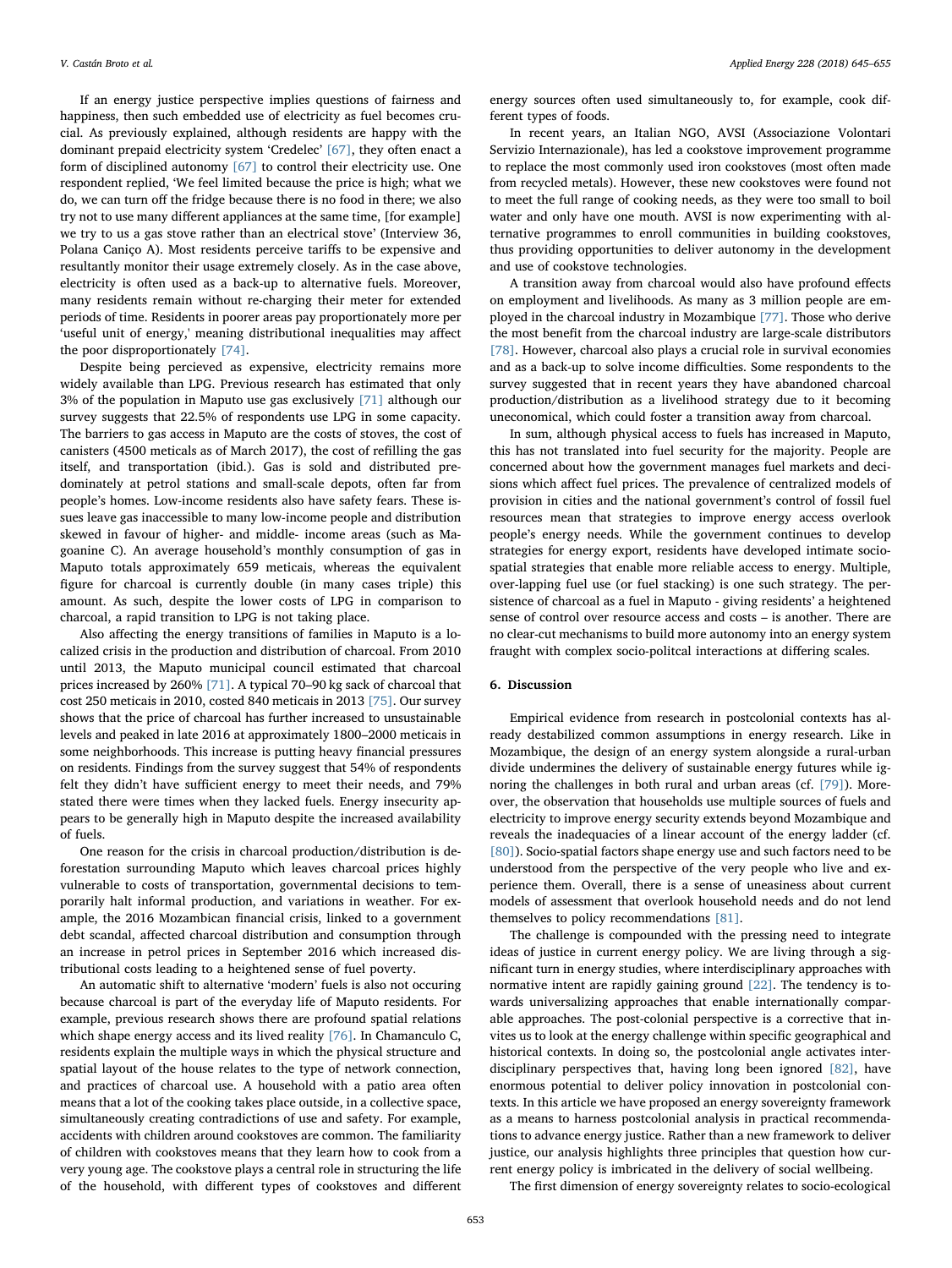responsible relationships. In our analysis we observe a disconnect between the exploitation of energy resources and the delivery of universal energy access goals, which has its most extreme manifestation in the rising prices of charcoal as a consequence of rapid deforestation discussed in the third section. The expansion of the grid depends on the extraction and availability of fossil fuels. The most promising policies are those that attempt to deliver low carbon innovation through offgrid, solar PV but current models of territorial organization have circumscribed these initiatives to rural areas. Renewable technologies' potential to spread rapidly through urban areas - which could lead to an overall transition making these technologies more available in rural areas - is curtailed by territorial policies. Furthermore, current policies around the energy grid reinforce this model. What is needed in Mozambique is a transformation of current ideas of electrification and increased collaboration between FUNAE and EDM to transcend a selfimposed territorial barrier.

The second dimension relates to the possibilities for self-determination in the deployment of business models and technologies. The case of Mozambique suggests that the success of certain modes of energy provision and their pervasiveness depends on the extent to which these models are integrated into peoples' livelihoods. Credelec has become a successful business model for electricity provision because it offers increasing possibilities for self-administration and control. Equally, fuel stacking and the continuous use of charcoal are strategies for households to increase control of their supply. In contrast, efforts to implement renewable systems in rural areas have been thwarted by the limited fit between renewable aspirations and local needs. Instead of reaffirming models of fuel substitution, energy sovereignty points towards understanding energy needs and how they are currently met, to deliver changes that fit within people's objectives and aspirations.

The third dimension relates to participation in both decision-making and innovation. In a context with a remarkable tradition of active participation of citizens in service provision - in the absence of the state - energy institutions have remained remarkably opaque. EDM's and FUNAE's attempts to realize their social visions are undermined by lack of accountability and limited success in service delivery.

Attempts to introduce more environmentally sound renewable energy innovations contrast with the persistence of injustices embedded in the expansion and functioning of Mozambique's electricity grid. Some of the conditions that perpetuate such injustices relate to the historical development of infrastructures under colonialism, decades of internal conflict, and a mismatch between the requirements of the liberalization of services and the social mandate promoted by institutions such as at EDM or FUNAE. Highly uneven governmental logics have resulted in fragmented and diverse forms of energy access. Recipients of grid and off-grid extensions have been created while an even greater number have been excluded through the ways in policies are implemented. The application of a universalist notion of energy justice is highly problematic and reveals the value of postcolonial perspectives to understand energy dilemmas.

# 7. Conclusion

The case of Mozambique reveals the challenge of responding to global energy challenges delivering a transition to sustainable energy in a just manner. The case emphasises the importance of contextual understandings of energy justice rather than universalizing approaches. This resonates with the need to pull back the apolitical veneer of technical 'fixes' and a focus on connection rates. There are wider questions about how the use of energy resources in countries with extremely low rates of energy access relate to the broader political economy of the country, and the extent to which elites can monetize the countries resources (coal, hydro, natural gas) in international markets. In Mozambique, for example, there is a continuing policy to export energy resources and power generation to increase public revenues.

A postcolonial approach requires engaging with the realities of

energy access and renewable implementation, recognizing the heterogeneity of socio-political and historical conditions, and abandoning oversimplified blueprints for energy development. Postcolonial theory calls for analyses that reveal complex stories of symbolic domination. In Mozambique, this is manifest in the creation of deserving 'recipients' of energy expansion (businesses, consumers) at the expense of the needs of the majority of the population. Means to incorporate households into energy systems via mobile-based systems, for example, construct a deserving consumer who can manage debt, rather than seeking to develop models of collective ownership potentially more sustainable and democratic. The imposition of profit-led models of energy transition reproduces the abovementioned principles entrenched in the political economy of energy in resource-rich countries like Mozambique. Incremental changes, embedded in everyday cultural practices and the ways in which people value energy, have been comparatively underappreciated.

Considering the dimensions of energy justice - distribution, recognition, procedures - enables a critical analysis of the current energy situation and reveals the importance of adopting a normative perspective. The analysis reveals that people in Mozambique, at least in urban areas, cope with the current state of access by adopting solutions that enable higher degrees of control over energy access. Autonomy and self-determination are conditions for a just energy transition. Energy sovereignty represents a call for localized models of energy provision over which people can make decisions that affect the way they use energy. Further research on energy justice should examine both the methods for understanding energy justice dilemmas and the role of concepts such as energy sovereignty to throw further light on the principles that will enable a sustainable future.

#### References

- <span id="page-9-0"></span>[1] EDM. Comercialização. EDM Website; 2018 < <http://www.edm.co.mz/> > [last accessed 1/05/2018].
- <span id="page-9-1"></span>[2] [Frey A. Funding guaranteed for Mocuba solar plant](http://refhub.elsevier.com/S0306-2619(18)30928-0/h9000) – AIM. Club de Mozambique; [2017.](http://refhub.elsevier.com/S0306-2619(18)30928-0/h9000)
- <span id="page-9-2"></span>[3] [Mentis D, Andersson M, Howells M, Rogner H, Siyal S, Broad O, et al. The bene](http://refhub.elsevier.com/S0306-2619(18)30928-0/h0010)fits of geospatial planning in energy access – [a case study on Ethiopia. Appl Geogr](http://refhub.elsevier.com/S0306-2619(18)30928-0/h0010) [2016;72:1](http://refhub.elsevier.com/S0306-2619(18)30928-0/h0010)–13.
- <span id="page-9-3"></span>[4] [Bhattacharya M, Paramati SR, Ozturk I, Bhattacharya S. The e](http://refhub.elsevier.com/S0306-2619(18)30928-0/h0015)ffect of renewable [energy consumption on economic growth: evidence from top 38 countries. Appl](http://refhub.elsevier.com/S0306-2619(18)30928-0/h0015) [Energy 2016;162:733](http://refhub.elsevier.com/S0306-2619(18)30928-0/h0015)–41.
- <span id="page-9-4"></span>[5] [Büscher B. Connecting political economies of energy in South Africa. Energy Pol](http://refhub.elsevier.com/S0306-2619(18)30928-0/h0020) [2009;37\(10\):3951](http://refhub.elsevier.com/S0306-2619(18)30928-0/h0020)–8.
- [6] [Khennas S. Understanding the political economy and key drivers of energy access in](http://refhub.elsevier.com/S0306-2619(18)30928-0/h0025) [addressing national energy access priorities and policies: African perspective.](http://refhub.elsevier.com/S0306-2619(18)30928-0/h0025) [Energy Pol 2012;47, Supplement 1\(0\):21](http://refhub.elsevier.com/S0306-2619(18)30928-0/h0025)–6.
- [7] [Newell P, Mulvaney D. The political economy of the](http://refhub.elsevier.com/S0306-2619(18)30928-0/h0030) 'just transition'. Geogr J [2013;179\(2\):132](http://refhub.elsevier.com/S0306-2619(18)30928-0/h0030)–40.
- [8] [Power M, Newell P, Baker L, Bulkeley H, Kirshner J, Smith A. The political economy](http://refhub.elsevier.com/S0306-2619(18)30928-0/h0035) [of energy transitions in Mozambique and South Africa: the role of the Rising](http://refhub.elsevier.com/S0306-2619(18)30928-0/h0035) [Powers. Energy Res Social Sci 2016;17:10](http://refhub.elsevier.com/S0306-2619(18)30928-0/h0035)–9.
- <span id="page-9-5"></span>[9] [Goldthau A, Sovacool BK. The uniqueness of the energy security, justice, and gov](http://refhub.elsevier.com/S0306-2619(18)30928-0/h0040)[ernance problem. Energy Policy 2012;41:232](http://refhub.elsevier.com/S0306-2619(18)30928-0/h0040)–40.
- [10] [Goldthau A, Sovacool BK. The uniqueness of the energy security, justice, and](http://refhub.elsevier.com/S0306-2619(18)30928-0/h0045) [governance problem. Energy Pol 2012;41\(Supplement C\):232](http://refhub.elsevier.com/S0306-2619(18)30928-0/h0045)–40.
- <span id="page-9-6"></span>[11] [Baptista I. Space and energy transitions in sub-Saharan Africa: understated histor](http://refhub.elsevier.com/S0306-2619(18)30928-0/h0050)[ical connections. Energy Res Social Sci 2018;36:30](http://refhub.elsevier.com/S0306-2619(18)30928-0/h0050)–5.
- <span id="page-9-7"></span>[12] [LaBelle MC. In pursuit of energy justice. Energy Pol 2017;107\(Supplement](http://refhub.elsevier.com/S0306-2619(18)30928-0/h0055) [C\):615](http://refhub.elsevier.com/S0306-2619(18)30928-0/h0055)–20.
- <span id="page-9-8"></span>[13] Heff[ron RJ, McCauley D, Sovacool BK. Resolving society's energy trilemma through](http://refhub.elsevier.com/S0306-2619(18)30928-0/h0060) [the energy justice metric. Energy Pol 2015;87\(Supplement C\):168](http://refhub.elsevier.com/S0306-2619(18)30928-0/h0060)–76.
- <span id="page-9-9"></span>[14] [Sovacool BK, Dworkin MH. Global energy justice. Cambridge University Press;](http://refhub.elsevier.com/S0306-2619(18)30928-0/h0065) [2014.](http://refhub.elsevier.com/S0306-2619(18)30928-0/h0065)
- [15] [Sovacool BK, Dworkin MH. Energy justice: conceptual insights and practical ap](http://refhub.elsevier.com/S0306-2619(18)30928-0/h0070)[plications. Appl Energy 2015;142\(Supplement C\):435](http://refhub.elsevier.com/S0306-2619(18)30928-0/h0070)–44.
- <span id="page-9-11"></span>[16] Sovacool BK, Heff[ron RJ, McCauley D, Goldthau A. Energy decisions reframed as](http://refhub.elsevier.com/S0306-2619(18)30928-0/h0075) [justice and ethical concerns. Nat Energy 2016;1:16024.](http://refhub.elsevier.com/S0306-2619(18)30928-0/h0075)
- [17] [Sovacool B. Energy and ethics: justice and the global energy challenge. Springer;](http://refhub.elsevier.com/S0306-2619(18)30928-0/h0080) [2013.](http://refhub.elsevier.com/S0306-2619(18)30928-0/h0080)
- <span id="page-9-10"></span>[18] Bickerstaff [K, Walker G, Bulkeley H. Energy justice in a changing climate: social](http://refhub.elsevier.com/S0306-2619(18)30928-0/h0085) [equity and low-carbon energy. Zed Books Ltd.; 2013.](http://refhub.elsevier.com/S0306-2619(18)30928-0/h0085)
- [19] [Hall SM, Hards S, Bulkeley H. New approaches to energy: equity, justice and vul](http://refhub.elsevier.com/S0306-2619(18)30928-0/h0090)[nerability. Introduction to the special issue. Local Environ 2013;18\(4\):413](http://refhub.elsevier.com/S0306-2619(18)30928-0/h0090)–21.
- [20] [Perez AC, Grafton B, Mohai P, Hardin R, Hintzen K, Orvis S. Evolution of the en](http://refhub.elsevier.com/S0306-2619(18)30928-0/h0095)[vironmental justice movement: activism, formalization and di](http://refhub.elsevier.com/S0306-2619(18)30928-0/h0095)fferentiation. Environ